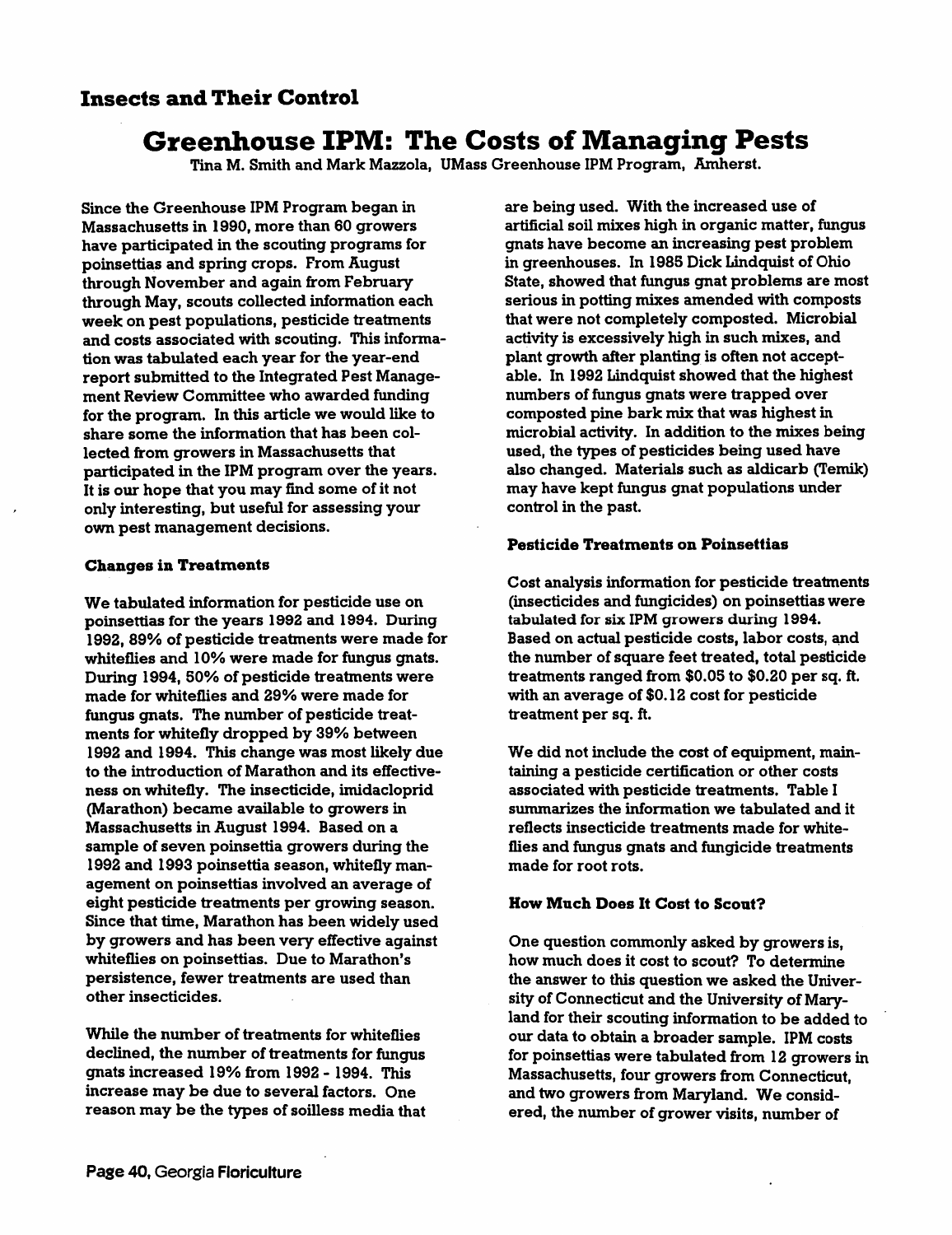hours scouted, number of sticky cards used and the square footage of area that was scouted. Based on this information, costs for scouting ranged from \$0.01 to \$0.10 per sq. ft. There was no difference between the cost of scouting in Massachusetts, Connecticut and Maryland.

IPM costs for spring crops were tabulated for eight growers in Massachusetts. Again we considered the number of visits, number of hours scouted, number of sticky cards and square footage of the area being scouted. Based on our tabulated information, IPM costs ranged from \$0.01 to \$0.05 per sq. ft. with an average of \$0.03 per sq. ft. Table 2 summarizes the information we tabulated for spring crops.

Many factors influence scouting costs, including the levels of pest infestations and degrees of difficulty it takes to move around the greenhouse to scout. For example, if a greenhouse has very few whiteflies, more plants are monitored to gather adequate information than in a green house with a heavy infestation. If sticky cards are heavily infested, it takes longer to count the insects on the cards. The degree of difficulty it takes to move around a greenhouse varies from site to site and also influences the length of time it takes to scout. Greenhouses that have very narrow walkways are more difficult to move efficiently through and therefore takes more time to scout. The plant mixes in a greenhouse also effects the labor costs. A greenhouse that con tains many species of plants may require more time to scout than a greenhouse with one or two species of plants.

The data collected for Table <sup>2</sup> were taken from university scouting programs and did not include travel costs. This is an important factor to con sider. While this information gives you a general idea as to the costs of scouting, keep in mind that our IPM research program collects more detailed information than is needed by the grower. A greenhouse employee or private scout may be able to provide adequate scouting information in less time.

It is important to add costs of scouting to your total production budget. It may take only one crop saved to return your investment. There were many instances over these past five years when scouting saved growers thousands of dollars. It may have been by reducing the number of pesticide treatments on a crop, containing a problem such as impatiens necrotic spot virus or botrytis, or by being able to in crease profits from a crop of higher quality due to fewer pests. Some growers have stated that information from scouting provides them with "peace of mind", knowing what the problems are in their greenhouses and whether or not a pesti cide treatment is working.

#### *Future Directions*

In December 1995, the Floriculture Team was awarded \$41,000 by the IPM Review Committee to continue a joint grower/state-funded Green house IPM Project with spring crops and poinset tias for 1996. We will be making changes in the program as we have done over the past five years in hopes of involving more growers. The components to our IPM program this year are:

1. Impatiens necrotic spot virus survey. This spring, crops in commercial greenhouses across the state are being surveyed for Impatiens Necrotic Spot Virus. This is helping us all to learn to recognize symptoms on various plants, to learn more about the virus, and to help growers manage thrips.

2. Laboratory work will be conducted to test various rates of Gnatrol and parasitic nematodes on fungus gnats and to test parasitic nematodes on shoreflies.

3. Biological control of silverleaf whiteflies on poinsettias will be demonstrated at four commercial greenhouses using information learned in 1995.

4. Several release rate schedules will be tested using the parasite **Eretmocerus** to control silverleaf whitefly on poinsettia. This project will be conducted in cooperation with a poinsettia grower.